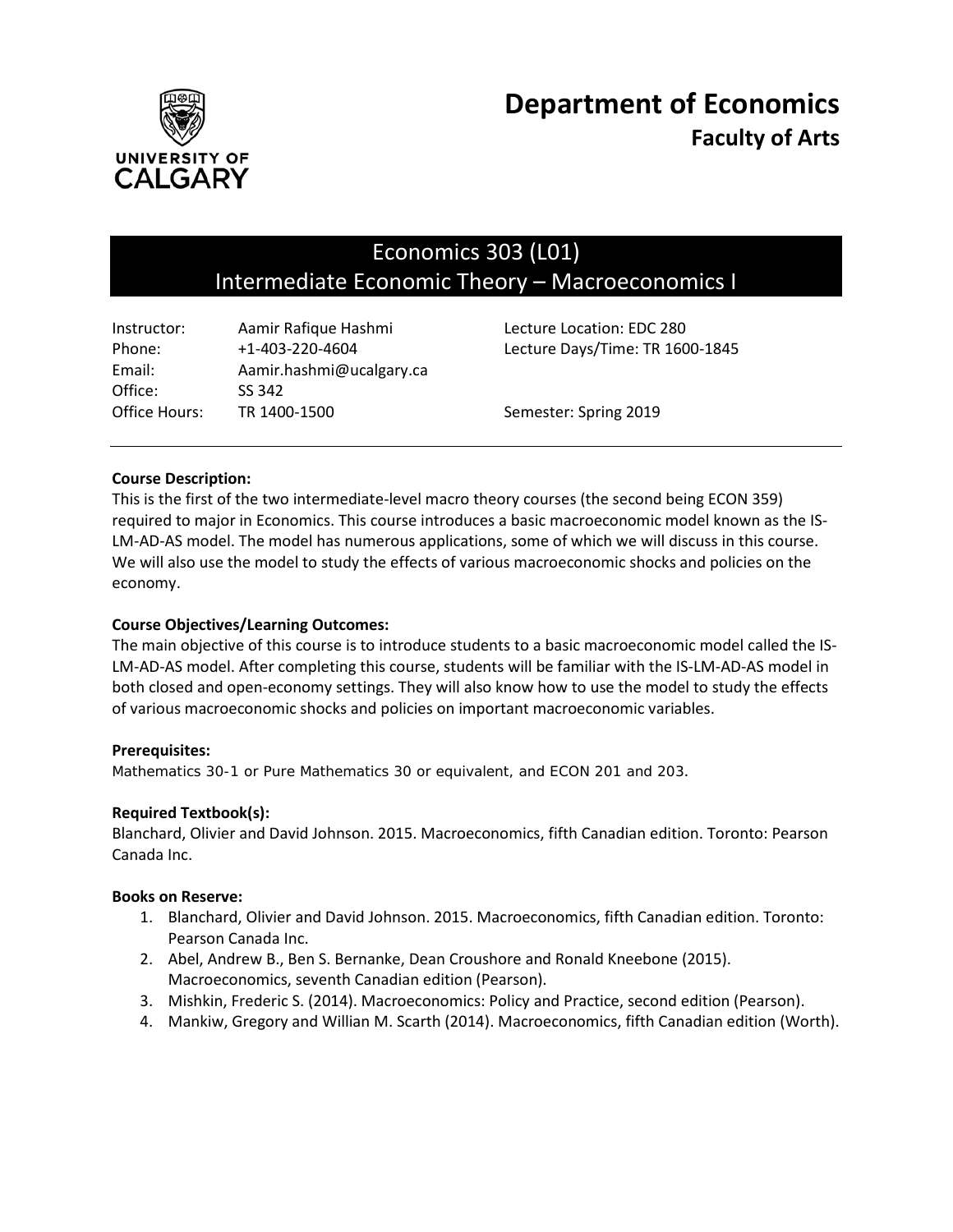## **Course Outline:**

- 1. The Goods Market (chapter 3)
- 2. Financial Markets (chapter 4)
- 3. Goods and Financial Markets: The IS-LM Model (chapter 5)
- 4. Openness in Goods and Financial Markets (chapter 6)
- 5. The Goods Market in an Open Economy (chapter 7)
- 6. Open-Economy IS-LM Model (chapter 8 and instructor's notes)
- 7. The Labor Market (chapter 9)
- 8. The Basic AD-AS Model (chapter 10)
- 9. The AD-AS Model: Liquidity Trap and Supply Shocks (chapter 11)
- 10. The Phillips Curve (chapter 12)
- 11. Inflation, Economic Growth and Money Growth (chapter 13)

#### **Desire2Learn:**

This course will make use of the Desire2Learn (D2L) platform. Students who are registered in the course can log on a[t http://d2l.ucalgary.ca](http://d2l.ucalgary.ca/) through their student centre. Please note that D2L features a class e-mail list that may be used to distribute course-related information. These e-mails go to your University of Calgary e-mail addresses only.

#### **Tutorials:**

Students are expected to attend the twice-weekly tutorial section to which they have been assigned. During the tutorials, the TA will discuss pre-assigned questions and additional material relevant to the course that is not covered in lectures.

#### **Grade Determination and Final Examination Details:**

| In-class surprise quizzes (using TopHat, https://tophat.com ):  |  |
|-----------------------------------------------------------------|--|
| Tutorial participation:                                         |  |
| Readings (short readings in addition to the textbook):          |  |
| Problem sets (one for each topic, 11 in total):                 |  |
| First Midterm (Tuesday, May 21 <sup>st</sup> 2019, in class):   |  |
| Second Midterm (Thursday, June 6 <sup>th</sup> 2019, in class): |  |
| Final (registrar scheduled):                                    |  |

I will use the official grading system. Se[e http://www.ucalgary.ca/pubs/calendar/current/f-1-1.html.](http://www.ucalgary.ca/pubs/calendar/current/f-1-1.html)

If a student's letter grade on the final exam exceeds their midterm(s) letter grade, the weight of the midterm(s) is (are) transferred to the final exam. The student must have written the midterm(s) or provided supporting documentation for the absence(s) such as a medical note or statutory declaration.

As per the Writing Across the Curriculum Statement in the Calendar, writing and grading thereof will be a factor in the evaluation of student work.

Any student work which remains undistributed after the last day of classes will be available to students through the instructor's office during the instructor's office hours.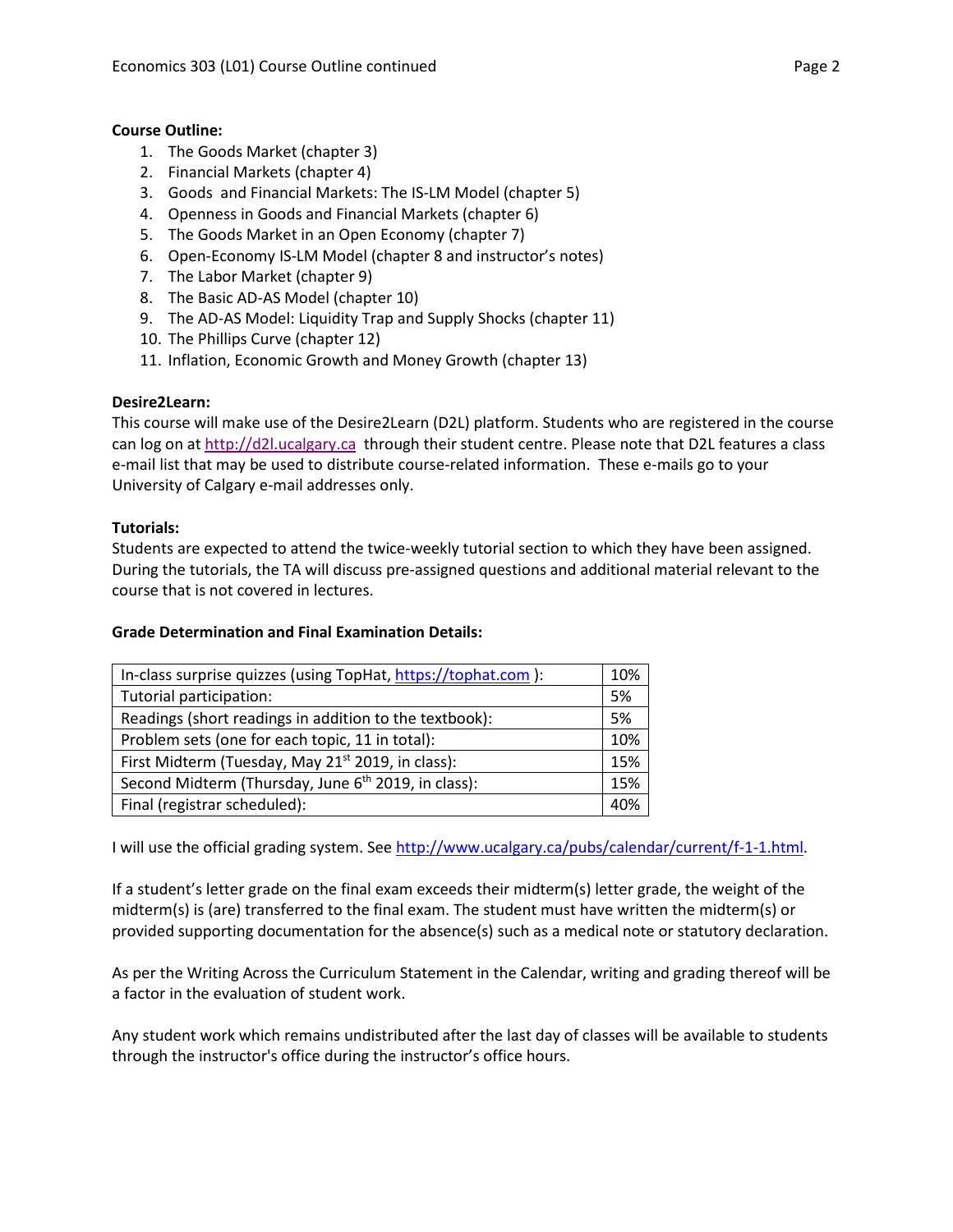The final examination will be comprehensive, scheduled by the Registrar, held in a classroom, and last 2 hours. If a student cannot write their final exam on the date assigned by the Registrar's Office, they need to apply for a deferred exam www.ucalgary.ca/registrar/exams/deferred final. Under no circumstance will this be accommodated by the Department.

Midterm tests and final examination will not involve multiple choice questions. Non-programmable calculators will be allowed during the writing of tests or final examinations.

THERE WILL BE NO MAKEUP OR DEFERRED QUIZZES/TESTS/EXAMS under any circumstances, nor may the quizzes/tests/exams be written early. Students unable to write the quizzes/tests/exams because of documented illness, family emergency, religious observance, or university-sanctioned event will have the weight shifted to the final examination; otherwise a grade of zero will be assigned.

**Reappraisal of Grades and Intellectual Honesty:** *For reappraisal of graded term work, see Calendar I.2* <http://www.ucalgary.ca/pubs/calendar/current/i-2.html>

*For reappraisal of final grade, see Calendar I.3* <http://www.ucalgary.ca/pubs/calendar/current/i-3.html>

*Statement of Intellectual Dishonesty, see Calendar K.4* <http://www.ucalgary.ca/pubs/calendar/current/k-4.html>

*Plagiarism and Other Academic Misconduct, see Calendar K.5* <http://www.ucalgary.ca/pubs/calendar/current/k-5.html>

# **Academic Accommodations:**

The student accommodation policy can be found at: [ucalgary.ca/access/accommodations/policy.](http://www.ucalgary.ca/access/accommodations/policy)

Students needing an accommodation because of a disability or medical condition should communicate this need to Student Accessibility Services in accordance with the Procedure for Accommodations for Students with Disabilities [ucalgary.ca/policies/files/policies/student-accommodation-policy.](http://www.ucalgary.ca/policies/files/policies/student-accommodation-policy.pdf)

Students needing an accommodation based on a Protected Ground other than disability should communicate this need, preferably in writing, to the course instructor.

# **Important Dates:**

Please check:<http://www.ucalgary.ca/pubs/calendar/current/academic-schedule.html>